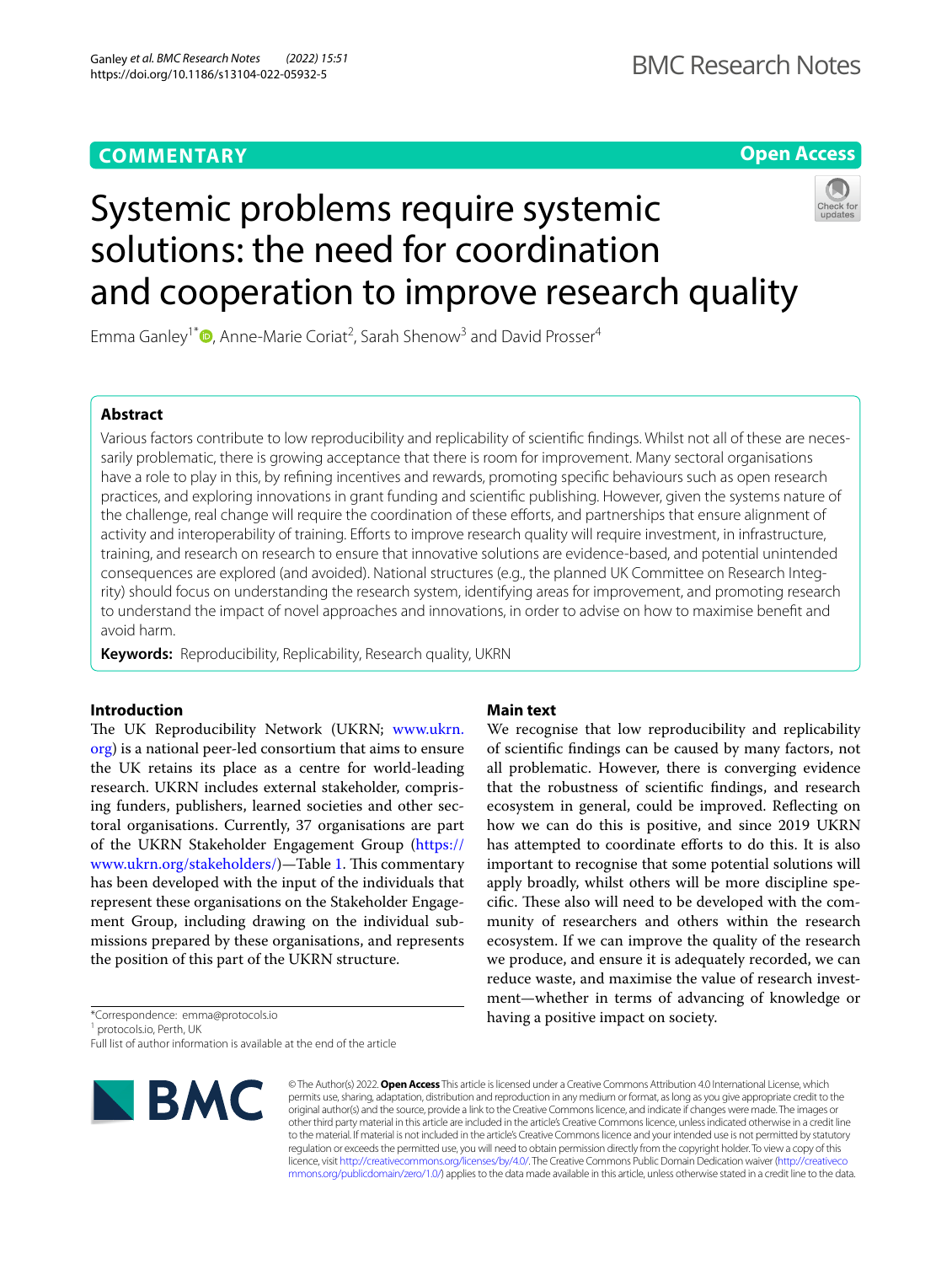## <span id="page-1-0"></span>**Table 1** The UKRN Stakeholder Engagement Group (as of Jan 14th 2022)

| THE UKRN Stakeholder Engagement Group                                                                           |                                                                                                                                                                                                                                                                                                                                                                                                                                                                                                                                                                                                                                                                                                                  |
|-----------------------------------------------------------------------------------------------------------------|------------------------------------------------------------------------------------------------------------------------------------------------------------------------------------------------------------------------------------------------------------------------------------------------------------------------------------------------------------------------------------------------------------------------------------------------------------------------------------------------------------------------------------------------------------------------------------------------------------------------------------------------------------------------------------------------------------------|
| Full stakeholders, who provide direct funding for UKRN activities, as well as support in kind                   | Academy of Medical Sciences<br>The Arts & Humanities Research Council<br>Cancer Research UK<br>The Economic and Social Research Council<br>Jisc<br>The Medical Research Council<br>MQ: transforming mental health<br>The Natural Environment Research Council<br>Research England<br>United Kingdom Research and Innovation<br>UK Research Integrity Office<br>The Wellcome Trust                                                                                                                                                                                                                                                                                                                                |
| Affiliate Stakeholders, who we work with collaboratively and who provide support in kind<br>for UKRN activities | The Association of Research Managers & Administrators<br>The British Neuroscience Association<br>The British Psychological Society<br>The CHDI Foundation<br>Code Ocean<br><b>CLOSER</b><br>The European Bioinformatics Institute<br><b>FBSCO</b><br>F1000 Research<br>FAIRsharing<br>The Institute of Physics<br>The NC3Rs<br>The National Institute for Biological Standards and Control<br>The National Physical Laboratory<br>Nature Publishing Group<br>Public Library of Science<br>Project TIER<br>protocols.io<br>Research Libraries UK<br>The Royal Society of Biology<br>The Software Sustainability Institute<br>The UK Data Service<br>The UK Research Staff Association<br>Universities UK<br>Wiley |

In our view, several factors can contribute to nonreproducibility or non-replicability, including previously unknown efects that infuence the main result, inadequate recordkeeping, technology limitations, biases, lack of training, institutional barriers, or even misconduct, in rare cases. However, the recent National Academy of Sciences report on *Reproducibility and Replicability in Science* [[1\]](#page-4-0) notes that "*Reproducibility is strongly associated with transparency; a study's data and code have to be available in order for others to reproduce and confrm results."* Here we present our suggestions for what diferent stakeholders within the research ecosystem funders, publishers, learned societies, and other sectoral organisations—could do to help address issues with reproducibility.

## **Funders**

Funders have an important role to play in improving the quality of research, given the incentives created by the design and delivery of funding schemes, and the impact this has on the behaviour of scientists. For example, requiring sharing of data, code, methodologies and other materials as appropriate, and then monitoring and enforcing this, would strongly encourage open research and research transparency. Funders should also ensure training in research integrity, open research practices, and methodology is supported (for example in doctoral training programmes and fellowships), and could consider—over time-making such training a requirement for the award of funding at all career stages.

Some funders now require explicit reference to ways in which a project will ensure the reproducibility of the results generated (see the UK Medical Research Council's Reproducibility and Statistical Design annex [\[2](#page-4-1)] for example). This could be implemented by other funders, with applicants required to specify this in their applications. It is worth noting that this will require the relevant infrastructure to be available (e.g., digital repositories for data and methods, and electronic notebooks), the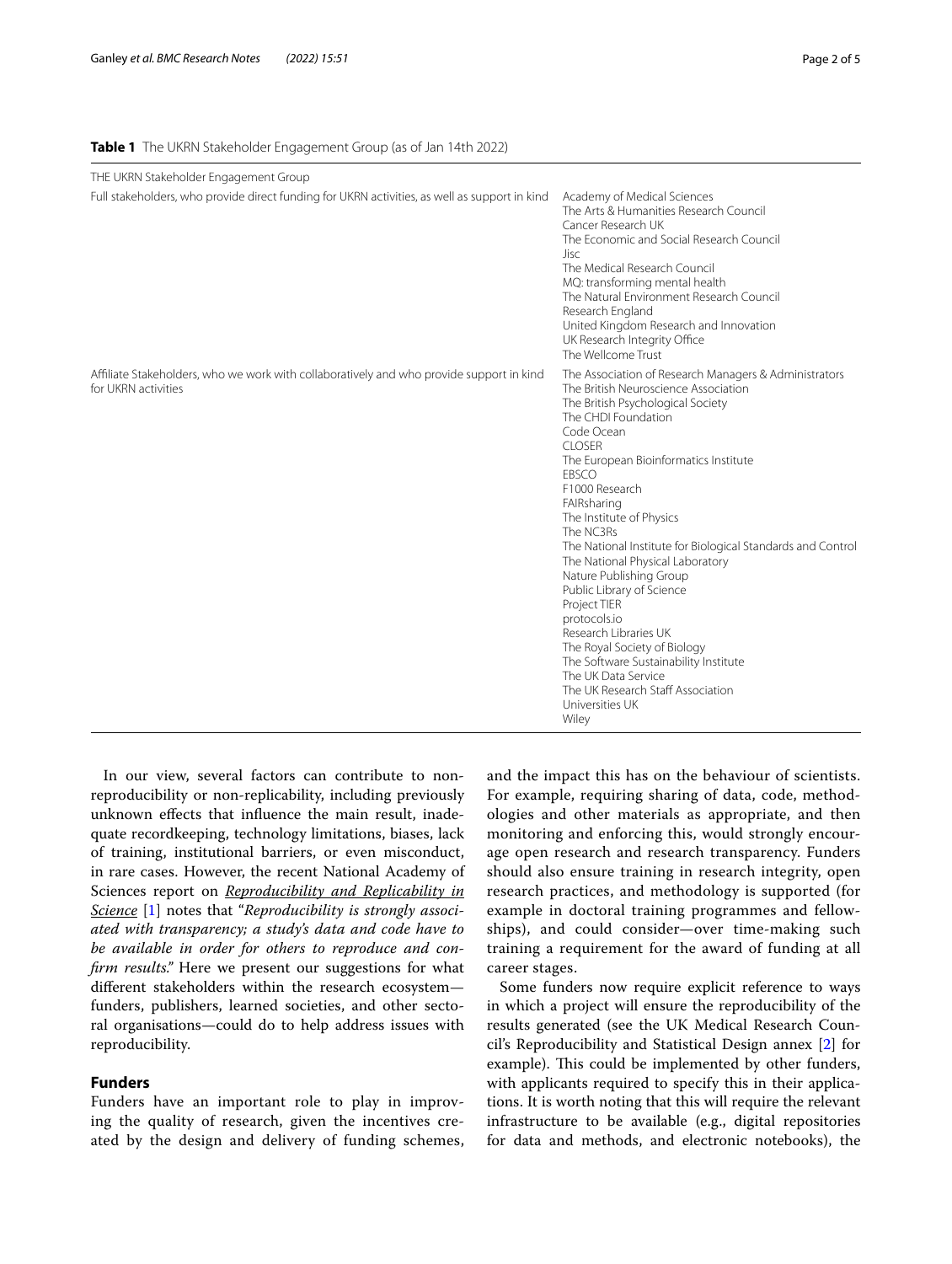training in place to ensure digital deposits of intermediate research artefacts are of a high standard, and monitoring to ensure that what is described in funding applications is delivered. This will require investment.

There is also scope for innovation and coordination with other stakeholders. For example, Registered Reports Funding Partnerships allow for the integration of the funder review process with the journal peer review process, and encourages the uptake of the Registered Reports publishing model (where publication is decided on the basis of the importance of the research question and the robustness of the methodology, rather than on the noteworthiness of otherwise of the findings) [[3,](#page-4-2) [4\]](#page-4-3).

However, it will also be important to conduct research into whether these innovations improve research quality as intended, and whether or not they have any unintended consequences. Funding should be made available to investigate how the research ecosystem works—to build research and development capacity focused on improving the research ecosystem, and understanding how its incentives and rewards impact on research behaviour. By extension, funders should be explicitly supportive of grant funds being used to support research improvement of all kinds, and should consider specific funding mechanisms for this activity. This investment is likely to repay itself by improving the quality of the research we produce, and in turn improving the speed with which this research advances knowledge or benefits society.

## **Publishers**

Publishers can contribute to the improvement of research quality by ensuring that reviewers have relevant expertise and training, supporting examples of effective practice and guidance, engaging with stakeholders (e.g., researchers, funders) earlier in the research process, moving beyond traditional article formats, supporting open research practices, experimenting with innovative approaches, providing training, and aligning incentives and rewards. Registered Reports Funding Partnerships (above) are an example of an initiative that includes several of these elements.

In terms of incentives and rewards, publishers could **place less emphasis on novelty**. The overwhelmingly positive stories in research publications can incentivise researchers to play down negative results. We need to encourage a more realistic view of what constitutes valuable research. Some journals have introduced policies that protect authors against "scooping", by offering a period of protection where manuscripts will be considered even if similar findings have recently been

published elsewhere [[5](#page-4-4), [6](#page-4-5)]. This reduces incentives to be the first to publish, which can result in a hypercompetitive atmosphere that reduces quality.

## **Learned societies**

Learned societies can contribute to improving research quality in several ways, given that they can play the role of funder and publisher, and have a membership they can engage with to deliver training or embed incentives to promote specific behaviours. Therefore, many of the ways in which funders and publishers can contribute to improving research quality will also apply to learned societies. They also can implement related initiatives (e.g., promoting open research practices) via other activities such as at scientifc meetings. For example, the British Neuroscience Association offers pre-registration posters at its annual meeting, and poster "badges" to recognise open research practices [\[7](#page-4-6)].

Some learned societies have taken a proactive stance to issues of research quality. For example, the British Neuroscience Association has established a Credibility Advisory Board ([https://www.bnacredibility.org.uk/credi](https://www.bnacredibility.org.uk/credibility-advisory-board) [bility-advisory-board](https://www.bnacredibility.org.uk/credibility-advisory-board)) to provide expertise and guide the activity of the society. Similarly, the Royal Society of Biology has included defned criteria for doctoral training accreditation that include 'a high level of professional skills in the feld of biology, including thoroughness and reliability'. This highlights the role that learned societies can play in undergraduate and postgraduate courses that they accredit, where that have the ability to require training in relevant skills such as open research practices.

The focus on training embeds scientific rigour at an early stage, even at the undergraduate level. For example, the British Psychological Society has supported Dr Katherine Button's (University of Bath) project to help thirdyear psychology students collaborate on a replication study for their final year dissertation project. This model includes implementation of open research practices, such as pre-registering the study's methods and proposed analyses. The Royal Society of Biology has incorporated skills relevant to reproducibility into their accreditation programme, and has also recently strengthened them signifcantly in revised criteria—under the area of quality management and regulator compliance.

## **Other sectoral organisations**

A number of sectoral organisations interact with research organisations outside of academia (e.g., the pharmaceutical industry). It is worth noting that research in academia does not have the same drivers as industrial research and development processes to undertake measurements in support of regulatory compliance; this is fundamental to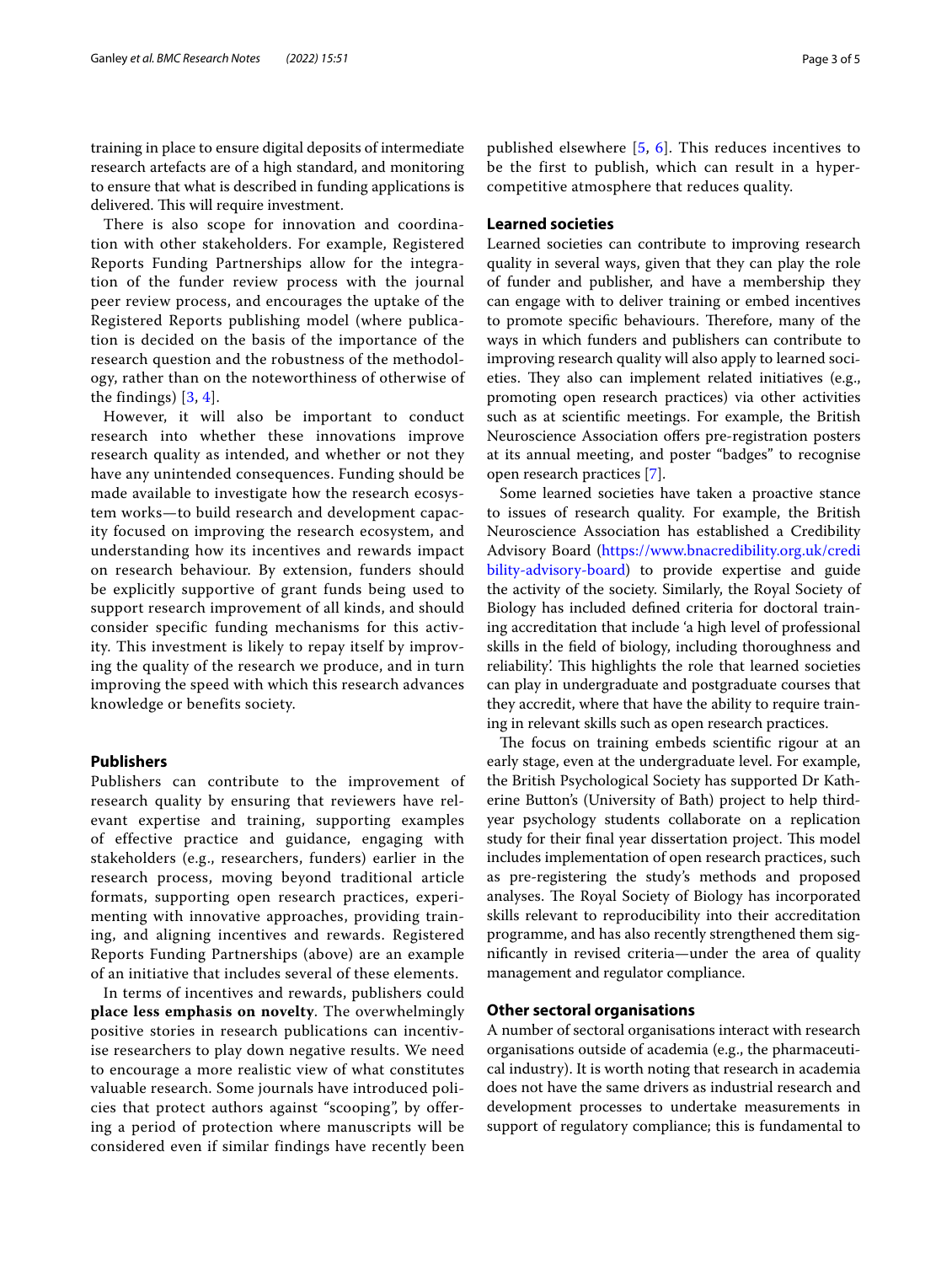small and medium-sized enterprises (SMEs), for example. However, there is potential to learn from these other industries—for example, the pharmaceutical industry has a robust quality assurance framework intended to ensure data integrity and the quality of results generated in this sector.

Data management compliance is critical to confdence in research outputs, and there is a case to say that research funders should require data management processes to be evident. This would have some significant efects on training, especially at undergraduate and frst graduate levels in universities. Learning efective practice across organisations and sectors could drive improvement in research conducted in academia; bringing everyone together should enhance the whole relationship between academic research and the work done in private companies.

There are also a **large number of community initiatives** that have emerged in recent years. For example, FAIRsharing ([https://fairsharing.org/\)](https://fairsharing.org/) is an educational resource that describes and interlinks community-driven standards, databases, repositories and data policies. Peer Community in is an organization that aims to create communities of researchers recommending preprints in their field ([https://peercommunityin.org/\)](https://peercommunityin.org/). This exists now for many reseach communities including one for registered reports, which is supported by UKRN. There are also a number of initiatives that have been developed by early career researchers, such as the ReproducibiliTea [\(https://](https://reproducibilitea.org/) [reproducibilitea.org/\)](https://reproducibilitea.org/) journal club format, and the Reproducible Interpretable Open Transparent (RIOT) Science Club [\(http://riotscience.co.uk/](http://riotscience.co.uk/)) seminar series. These speak to the grassroots enthusiasm for developing and implementing novel approaches to training and community building. However, to be efective, there will need to be support for these initiatives to be extended (and if necessary adapted) across scientifc disciplines, and there will be a need for research into the impact of these initiatives on research behaviour and the subsequent quality of research outputs.

## **Outlook**

We know there are issues surrounding a lack of reproducibility in some research fields. This is symptomatic of a larger set of issues about the culture of research and a lack of emphasis/reward on the quality of research conducted. There is a great deal we could learn from other industries that rely on public trust and have developed proactive 'safety cultures'. Academic research is still overly reactive, placing blame on individuals when things go wrong rather than understanding failures of the system. National structures (e.g., the planned UK Committee on Research Integrity) should therefore focus on understanding this system, identifying areas for improvement (e.g., greater adoption of open research practices), and promoting research to understand the impact of novel approaches and innovations. Sustainable systemic solutions will require novel partnerships across sectors and disciplines including the development of infrastructure that is managed professionally and continually improved.

A greater attention to quality and reproducibility at the academic discovery science phase would improve the effectiveness and efficiency of science and the trust in its outcomes, allowing for faster progress in science and in society  $[8]$ . However, this will require investment in infrastructure—including both physical and digital infrastructure (e.g., repositories to support the deposition of digital research artefacts) and training to ensure common standards across the sector and high levels of interoperability between disciplines and institutions. Universities have a responsibility to ensure good practice, but can work collaboratively to achieve this more efficiently, effectively and cost-effectively, and will need to be supported by all sectoral organisations that form the research ecosystem. This will require a degree of coordination and cooperation.

#### **Abbreviations**

UKRN: The UK Reproducibility Network; SME: Small and Medium Sized Enter‑ prise; RIOT: Reproducible Interpretable Open Transparent.

#### **Acknowledgements**

We're grateful for steer and support from Marcus Munafo at UKRN. And we thank the many organisations who form the UKRN Stakeholder Engagement Group<https://www.ukrn.org/stakeholders/>for their comments, input, and feedback for the submission.

#### **Authors' contributions**

EG, AMC, SS and DP contributed to the drafting of the manuscript, and approved the fnal version for submission. There are no competing interests to declare, and there is no specifc funding to declare. All authors read and approved the fnal manuscript.

#### **Funding**

Not applicable.

**Availability of data and materials** Not applicable.

#### **Declarations**

**Ethics approval and consent to participate** Not applicable.

#### **Consent for publication**

Not applicable.

#### **Competing interests**

We declare no competing interests.